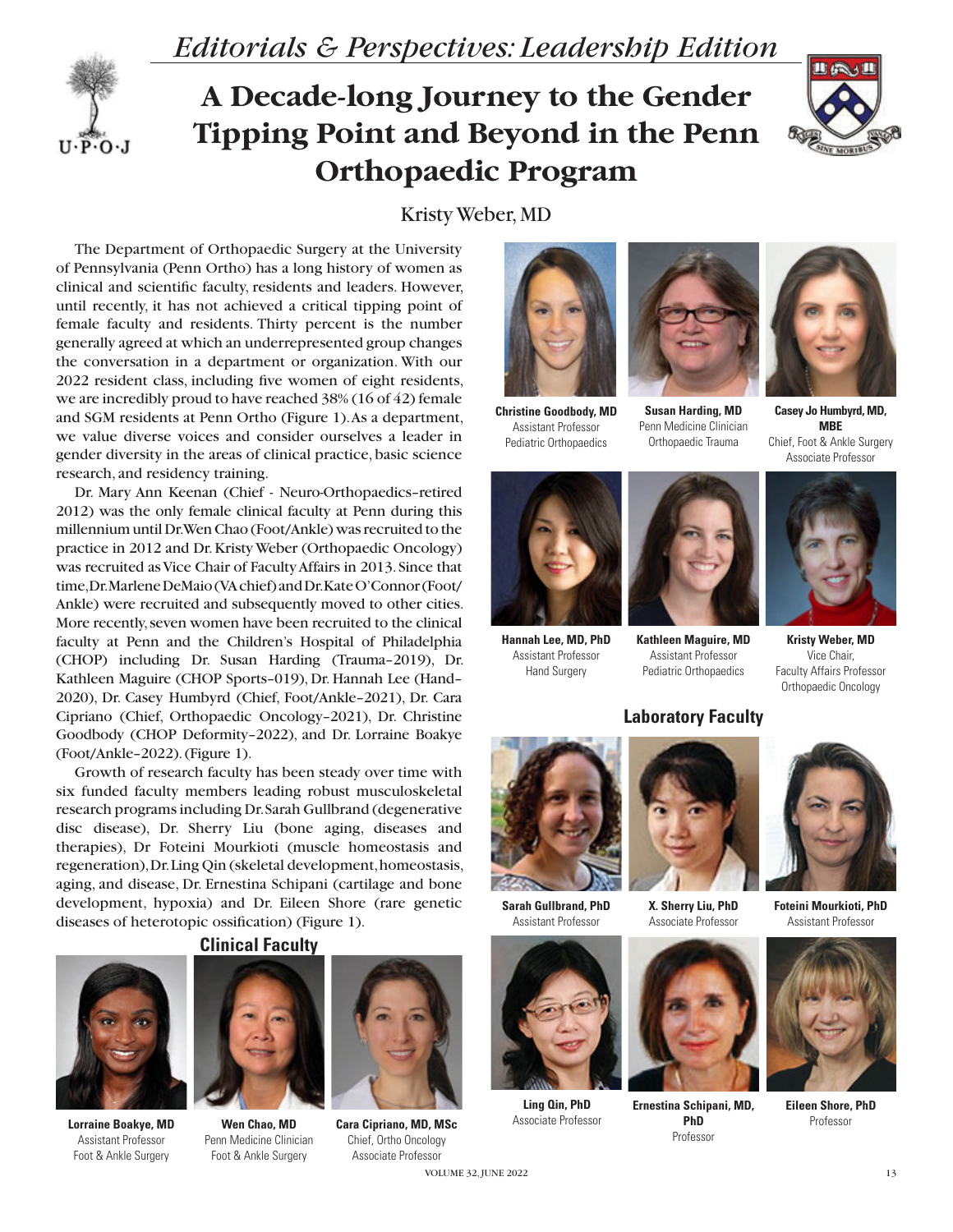### **Current Orthopaedic Residents & Fellows**



**Caroline Granruth, MD PGY-1**



**Erin Kelly, MD PGY-1**



**Sand Mastrangelo, MD PGY-1**



**Ashleigh Bush, MD PGY-2**



**Kathleen Collins, MD PGY-2**



**Dainn Woo, MD PGY-2**



**Kendall Masada, MD Research Year**



**Kelsey Young, MD PGY-3**



**Lauren Boden, MD PGY-4**



**Kelsey Bonilla, MD PGY-4**



**Agnes Dardas, MD, MSc PGY-5**



**Liane Miller, MD PGY-5**



**Jamie Grossman, MD Sports Fellow**









**Anna Blaeser, MD Rachel Flaugh, MD Lisa Friedman, MD**



**Emily Stabnick, MD Alyssa Thorman, MD**

Figure 1. Composite of the women and gender nonbinary residents and clinical/scientific faculty at Penn Ortho and the Children's Hospital of Philadelphia (CHOP)

The female faculty and residents organize a regular "Ortho Gals Night Out" to gather socially and create an informal forum to discuss professional and personal topics as they relate to orthopaedic surgery (Figure 2). They will be welcoming the five new female interns in June 2022. Penn Ortho will wish the graduating class well as they move on to fellowship training. Of the chief residents in the graduating class, two of the three were female. Penn Ortho also supports the Perry Initiative (www.perryinitiative.org), regularly hosting programs for female/SGM high school and medical students interested in orthopaedic surgery. Our recent Spring 2022 Perry Initiative program hosted medical students from six surrounding medical schools (Figure 3).

There has been an intentional effort to recruit senior women clinical faculty leaders over the past decade. Creating a more gender diverse department benefits the care of patients, role modeling for residents and students, and recognition of Penn Orthopaedics within the institution as well as in national organizational arenas. Penn and CHOP Ortho boast the highest number of faculty over the years who have served as RJOS presidents (Figure 4). Dr. Casey Humbyrd serves as a Division Chief as well as being visible at the AMA, the AOFAS Board of Directors and directs the Penn Surgical Ethics and Health Policy program. Dr. Cara Cipriano serves as a Division Chief and is visible at AAHKS, MSTS and is transforming the experience of the Penn medical students as they rotate through the Department of Orthopaedics. Dr. Kristy Weber serves as Vice Chair of Faculty Affairs and has been visible as past president of AAOS, MSTS, RJOS and current president of the International Orthopaedic Diversity Alliance (IODA).

The faculty and leadership in Penn's Department of Orthopaedic Surgery is committed to mentoring all residents

#### **Incoming Orthopaedic Interns**